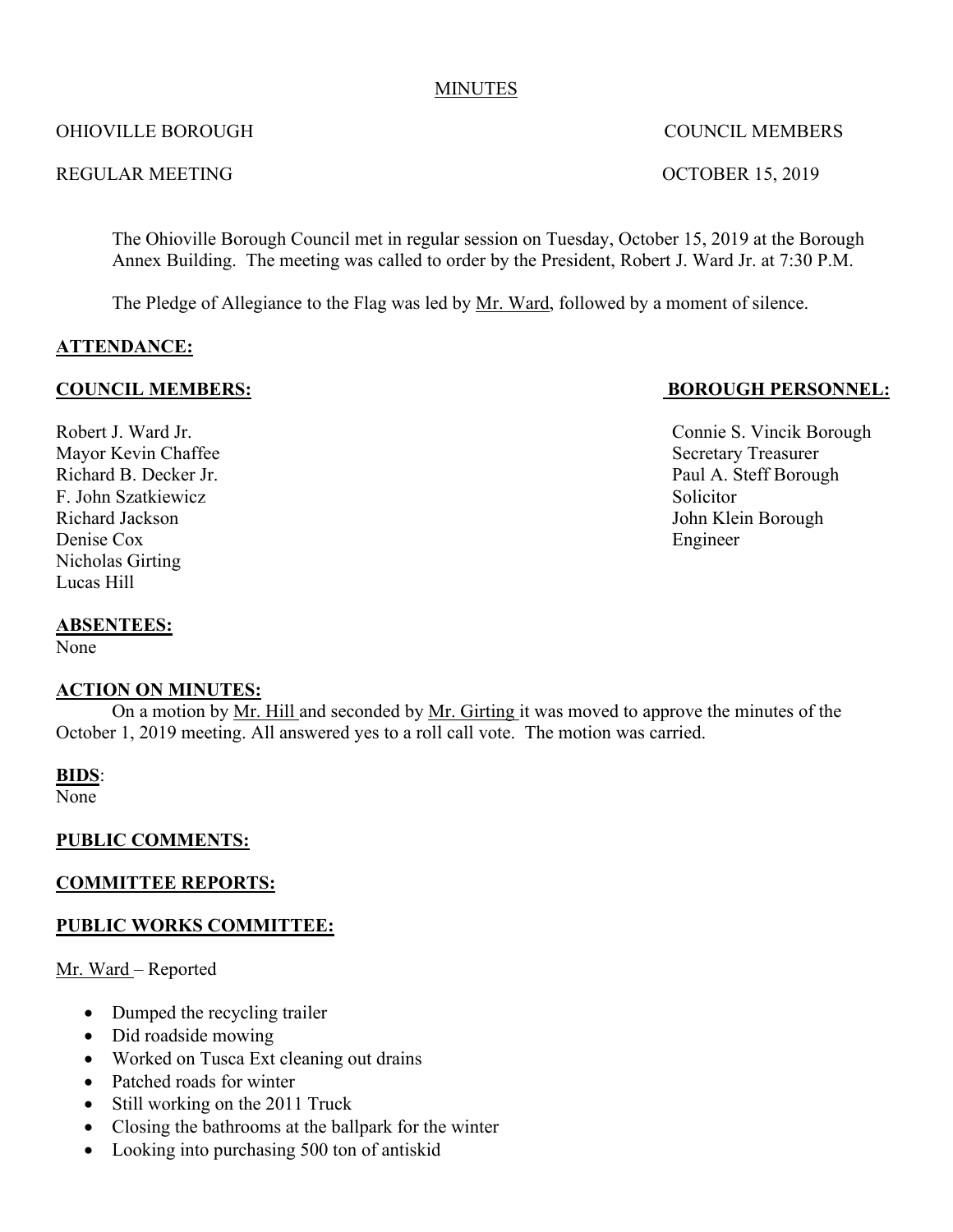# **FINANCE / OFFICE COMMITTEE:**

Mr. Decker – Mr. Decker asked that we set up another budget meeting Thursday November 7, 2019 at 7pm

### **MOTION TO CHANGE THE NOVEMBER 5TH MEETING TO NOVEMBER 7TH DUE TO ELECTION DAY:**

On a motion by Mr. Hill and seconded by Mr. Girting it was moved to change the November  $5<sup>th</sup>$  meeting to November 7<sup>th</sup> due to election day. All answered yes to a roll call vote. The motion was carried.

## **LEGISLATIVE COMMITTEE:**

Mr. Szatkiewicz – No Report

## **PUBLIC UTILITIES COMMITTEE:**

Mr. Jackson– No Report

## **PUBLIC SAFETY COMMITTEE:**

Fire Committee – Ms. Cox – No Report

Police Committee – Ms. Cox– Discussed ordering ammunition and an ammunition safe.

#### **MOTION TO PURCHASE AMMUNITION IN THE AMOUNT OF \$905.80 AND ALSO AN AMMUNITION SAFE IN THE AMOUNT OF \$828.93:**

On a motion by Ms. Cox and seconded by Mr. Decker it was moved to purchase ammunition in the amount of \$905.80 and also an ammunition safe in the amount of \$828.93. All answered yes to a roll call vote. The motion was carried.

### **RECREATION COMMITTEE:**

Recreation Committee – Mr. Ward – Discussed closing the bathroom at the park for the winter.

### **REPORTS OF OFFICERS**:

Mayor Chaffee - Mayor – Reported

| Miles Patrolled on #220      | 1,311 Miles Patrolled |
|------------------------------|-----------------------|
| Miles Patrolled on #221      | 1,322 Miles Patrolled |
| Miles Patrolled on #222      | 1,890 Miles Patrolled |
| <b>Total Miles Patrolled</b> | 4.523                 |

Total Gallons of Gasoline Purchased: 271.1

83 Calls for Service Answered

3 Criminal Investigations

2 Traffic Accidents

8 Traffic Warnings Issued

3 Non-Traffic Warnings Issued

3 Traffic citations issued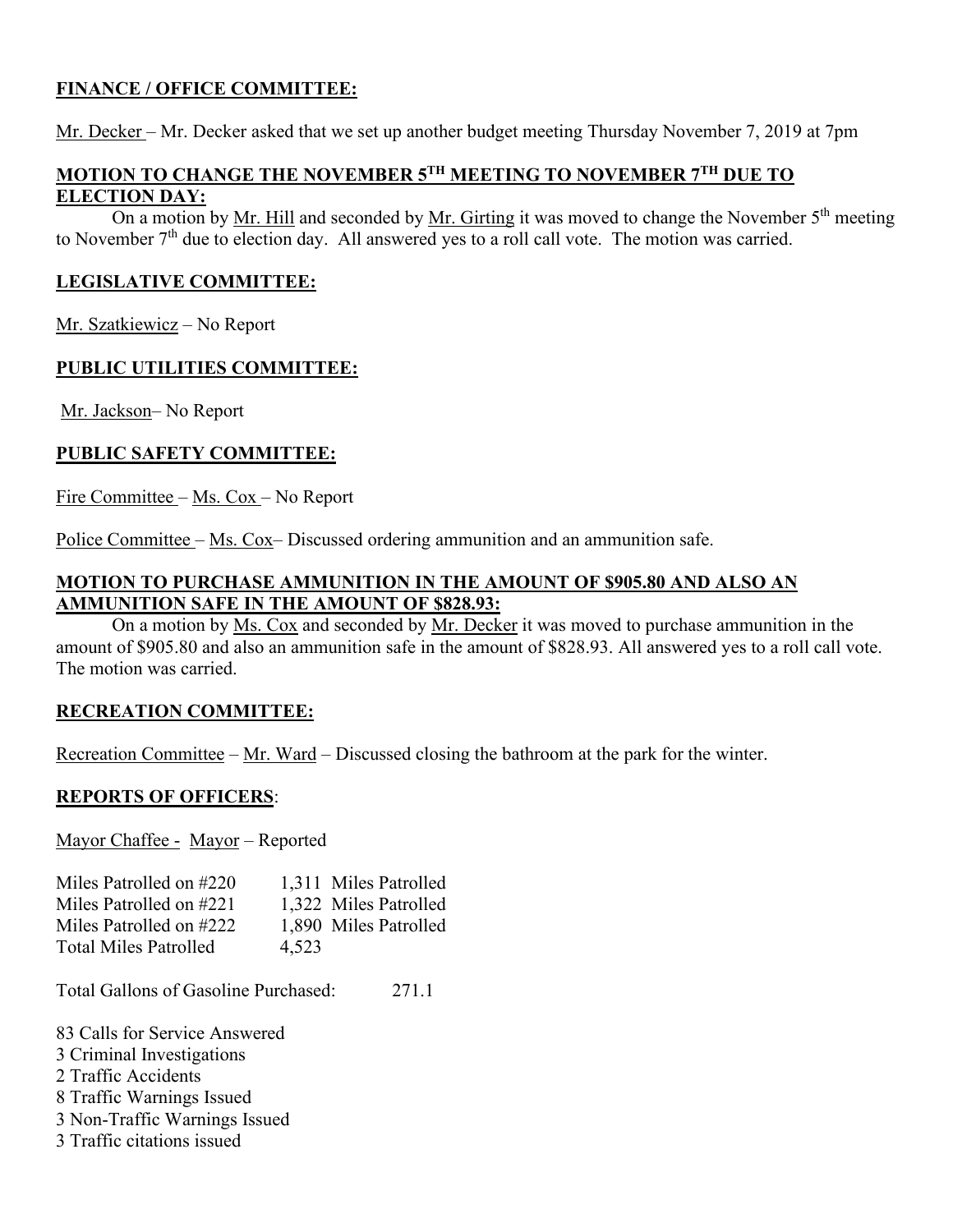Treasurer – Treasurers Report was submitted for acceptance for the month of September 2019.

# **MOTION TO ACCEPT THE TREASURERS REPORT FOR SEPTEMBER 2019:**

On a motion by Mr. Hill and seconded by Mr. Girting it was moved to accept the treasurers report for September 2019. All answered yes to a roll call vote. The motion was carried.

Planning Commission – No Report

Emergency Coordinator – No Report

Borough Solicitor – Reviewed the Dollar General paperwork and updates.

Borough Engineer – Discussed Dollar General updates. Discussed the roof repair.

#### **MOTION TO ALLOW THE DOLLAR GENERAL PROJECT TO MOVE FORWARD UPON THE PUNCH LIST BEING COMPLETED TO THE SATISFACTION OF THE ENGINEER AND SOLICITOR.:**

On a motion by Mr. Hill and seconded by Mr. Jackson it was moved to allow the Dollar General project to move forward upon the punch list being completed to the satisfaction of the Engineer and Solicitor. All answered yes to a roll call vote. The motion was carried.

Sewage Enforcement Officer – No Report

Tax Collector – No Report

**UNFINISHED BUSINESS:** Mayor Chaffee brought up that the police department is in need of new radios.

# **ACTION ON BILLS**:

# **ACTION TO APPROVE BILL LIST # 10:**

On a motion by Mr. Hill and seconded by Ms. Cox it was moved to approve bill list # 10. All answered yes to a roll-call vote. The motion was carried.

**ORDINANCES OR RESOLUTIONS:** None at this time.

**APPROVAL OF PLANS:** None at this time.

**COMMUNICATIONS:** None at this time

**ACTION ON COMMUNICATIONS:** None at this time.

**AWARDING OF BIDS:** None at this time.

**NEW BUSINESS:** None at this time